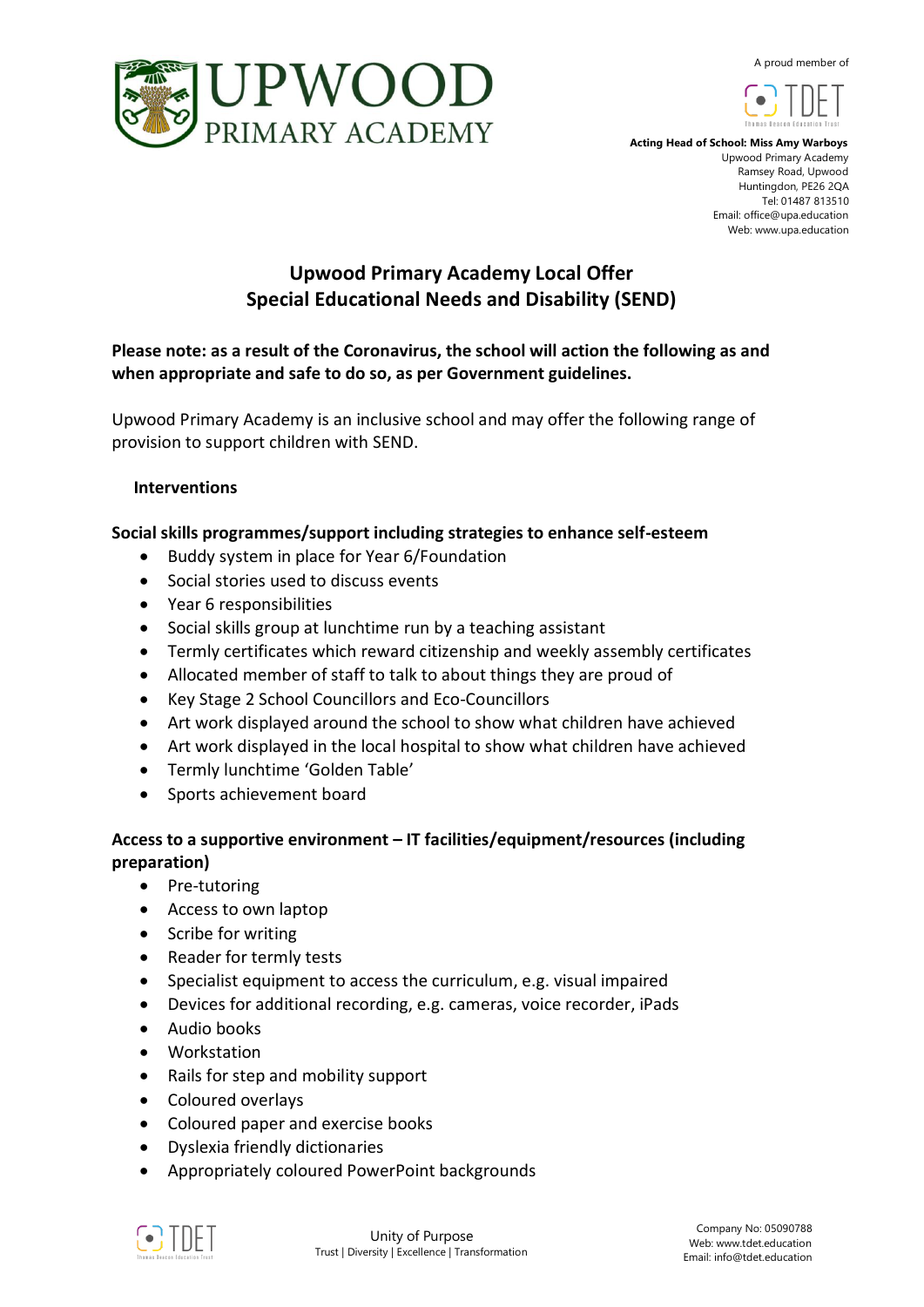- Modified enlarged print and use of magnifying glasses
- Bold lined paper/exercise books
- A comfortable area for 1:1 tuition
- Makaton signing

#### **Strategies/programmes to support speech and language**

- Delivery of a speech and language programme by a teaching assistant and/or a parent/carer at home
- Elklan trained teaching assistant
- Talk partners
- Pre-tutoring of specific vocabulary
- Symbol based communication programmes, including PECS
- Makaton sign language
- Communication book
- Supported 'Show and Tell' activities for EYFS/KS1 pupils
- Colour coding programme
- Auditory processing exercises
- Personalised seating plan arrangements

#### **Mentoring activities**

- Use of peer mentoring
- Mentoring support from Inclusion Manager or teaching assistant
- Talk partners

#### **Access to strategies/programmes to support Occupational Therapy/Physiotherapy needs**

- Strategies/programmes recommended by an occupational Therapist or physiotherapist
- Delivery of a planned programme by a teaching assistant, e.g. sensory circuit
- Provision of equipment advised by a specialist
- 'Sit and move' cushion and/or foot wobbler
- Writing slope
- Pencil grips
- Cutting and drawing patterns exercises

#### **Strategies to reduce anxiety/promote emotional wellbeing (including communication with parents and carers)**

- Planned programme of support from Inclusion Manager, e.g. Play Plans, Time to Talk
- Meet and greet session at the start of the school day, often met by a teaching assistant
- 'Open door' policy for anxious parents/carers; home school link book
- Referral to Child and Adult Mental Health Service, including a referral for play therapy
- Music therapy provided by Cambridgeshire Music Service (where funding is available)
- Work with Family Support Workers from the Locality Team
- Extra visits as part of secondary transfer and we promote attendance at the 'Summer School' at the local secondary school

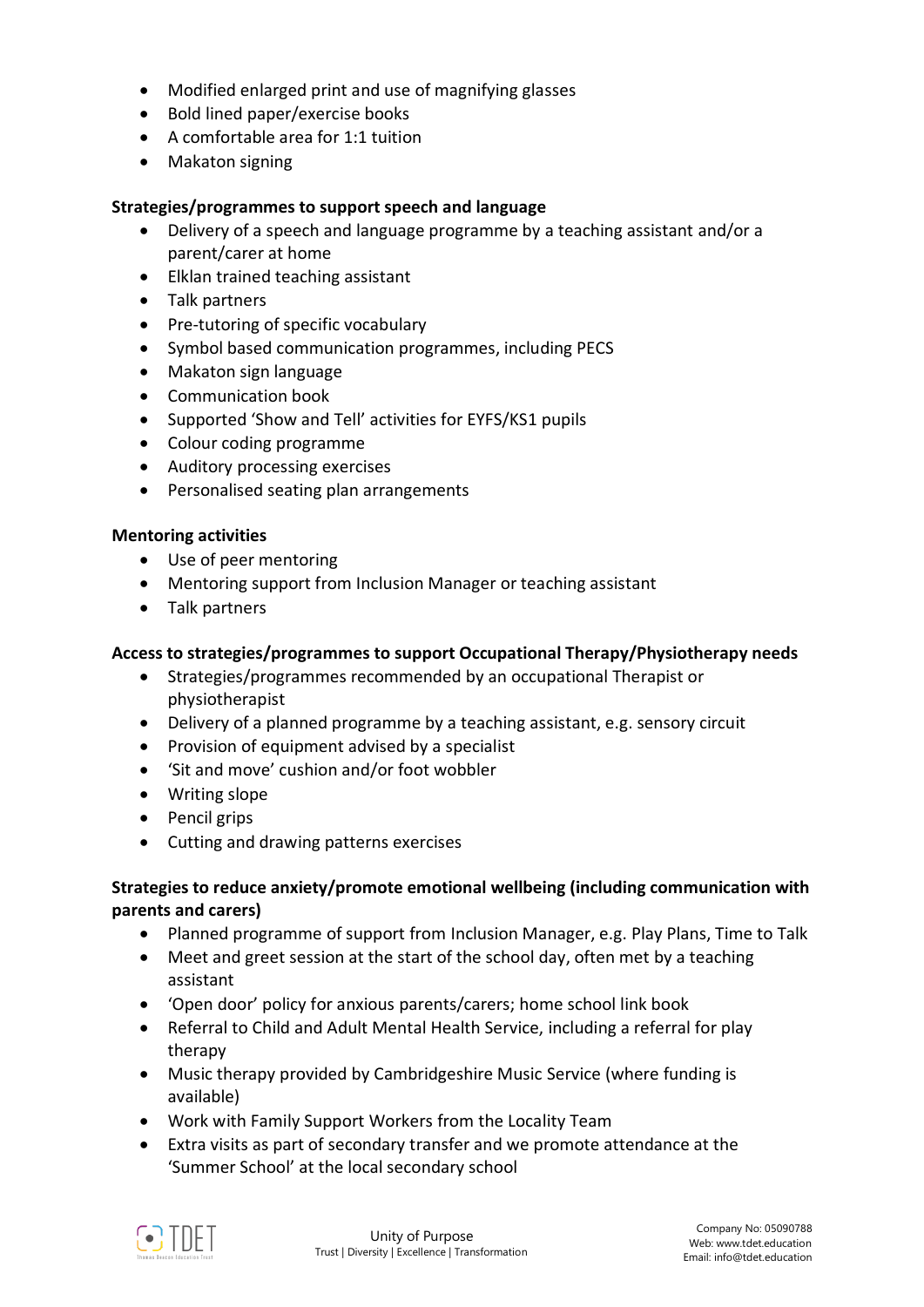- Photograph book when moving year group
- Buddy system in place for Year 6/Foundation
- Fiddle tov
- Rest breaks during lessons and tests
- Mood therapy
- Time out box
- Personalised seating plan arrangements
- Pre-visits to Foundation Class before starting in September
- Pre-visits to Upwood Primary when moving schools

#### **Strategies to support/develop English**

- Small group support in class through guided reading and phonics
- Withdrawal in a small group or 1:1 by a teaching assistant for planned catch-up programmes, e.g. Toe by Toe
- Booster lessons in Years 5 and 6
- Repetitive overlearning strategies
- Opportunities for other ways of recording, e.g. use of scribe
- Touch typing programme
- Expanded Rehearsal Technique
- Dyslexia booklet for phonics support
- Punctuation face
- Story boards visual cues for story writing and writing frames (e.g. Alan Peat)
- Administer Lucid Rapid Test (Dyslexia Screening tool) providing advice for parents/carers
- 1:1 after-school tutoring with member of Senior Leadership Team or TA.

## **Strategies to support/develop Mathematics**

- Small group support in class through guided teaching; withdrawal in a small group or 1:1 by a teaching assistant for planned catch-up programmes
- Numicon
- **•** Mathletics
- Booster lessons in Years 5 and 6
- Use of small, visual apparatus
- Rainbow times table card
- 1:1 after-school tutoring with member of Senior Leadership Team or TA.

## **Strategies to support and modify behaviour**

- Use of the school's Behaviour Policy including reward systems e.g. stickers
- Pastoral Support Plan
- Social skills group at lunchtime run by a teaching assistant
- Home/school contact book
- Visual timetable
- Referral to Specialist Teaching Team to request support of Behavioural Specialist
- Ear defenders to minimise noise distraction
- Sensory circuits
- Personalised seating plan arrangements

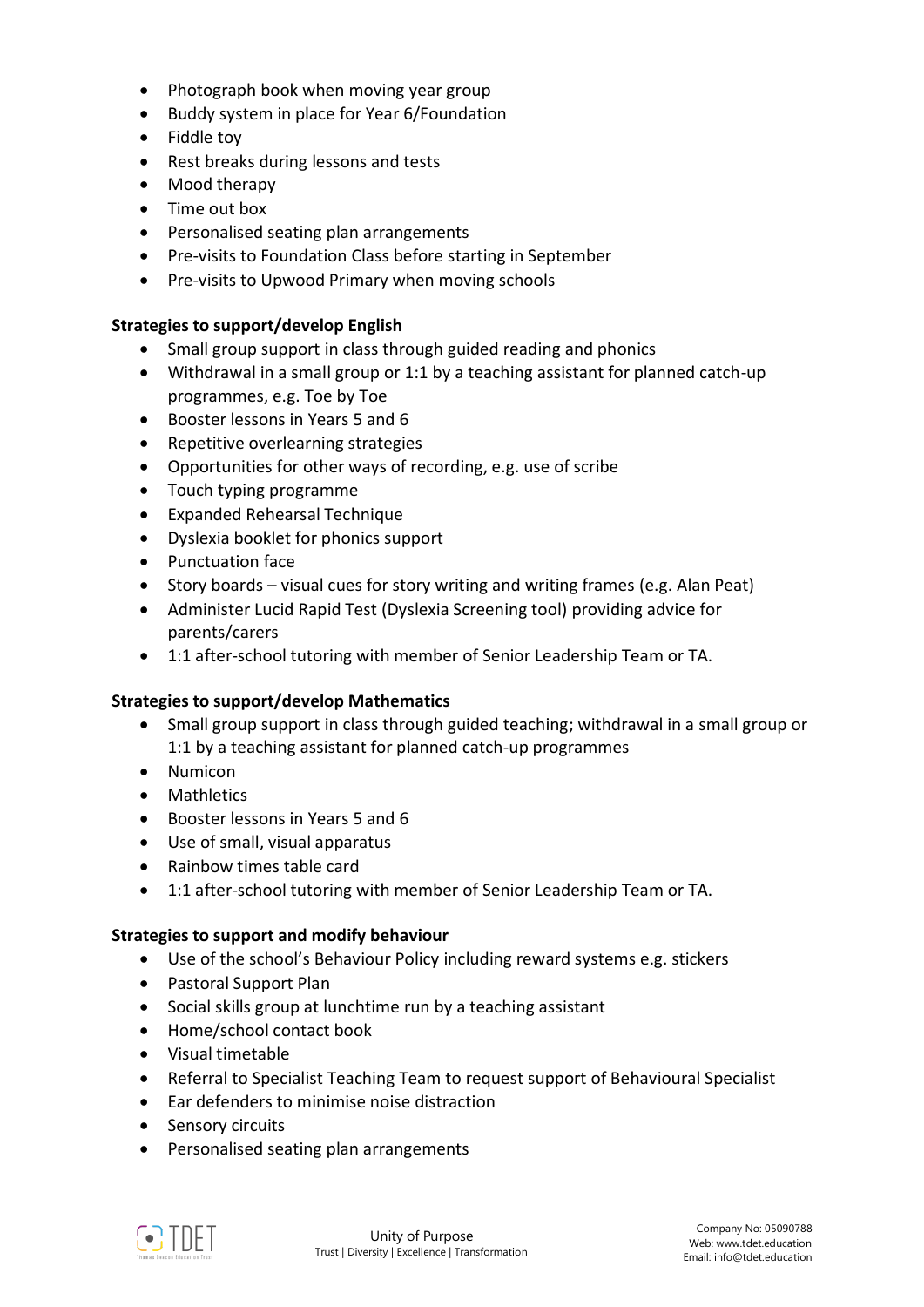#### **Provision to facilitate/support access to the curriculum**

- Small group support with a teaching assistant
- 1:1 support in the classroom from a teaching assistant to facilitate access
- Use of specialist equipment, such as a personal screen for visually impaired
- Use of personalised curriculum and individual laptops
- 1:1 after-school tutoring with member of Senior Leadership Team or TA.

#### **Strategies/support to develop independent learning**

- Visual timetables and checklists
- Pre-tutoring
- Access to personal ICT
- Chunking of activities
- Use of individualised success criteria
- Vocabulary displayed in classrooms
- Word mats and useful word cards
- Seating arrangements to allow a working buddy

## **Support/supervision at unstructured times of the day including personal care**

- Buddy at playtimes and lunchtimes
- Zoned areas of activities at lunchtimes
- Named teaching assistant at playtimes and before school
- Named midday supervisor at lunchtimes
- Social skills group at lunchtime run by a teaching assistant
- 'Staying' Safe programme
- NSPCC 'Speak Out. Stay Safe' programme: assembly and workshops for Years 5 and 6
- Reminders to drink water frequently and quick access to the toilet at any time
- RSE Curriculum

## **Planning and assessment**

- Teachers plan daily lessons to meet the needs of all pupils promoting learning for all and adopt this in relation to Assessment for Learning
- Teachers also plan 'targeted' support and 'specialist' support for our SEND Support group
- Teachers assess pupils daily
- Access arrangements for pupils taking summative tests, e.g. reader and scribe
- Learning Plans and Provision Map
- Individual targets
- Regular review of targets with parents/carers and child

## **Liaison/communication with professionals/parents/carers, attendance at meetings and preparation of reports**

- Liaison with a wide range of professionals including:
	- $\triangleright$  Speech and Language Therapist,
	- $\triangleright$  Occupational Therapist,
	- $\triangleright$  School Nurse,
	- $\triangleright$  Community Paediatrician,